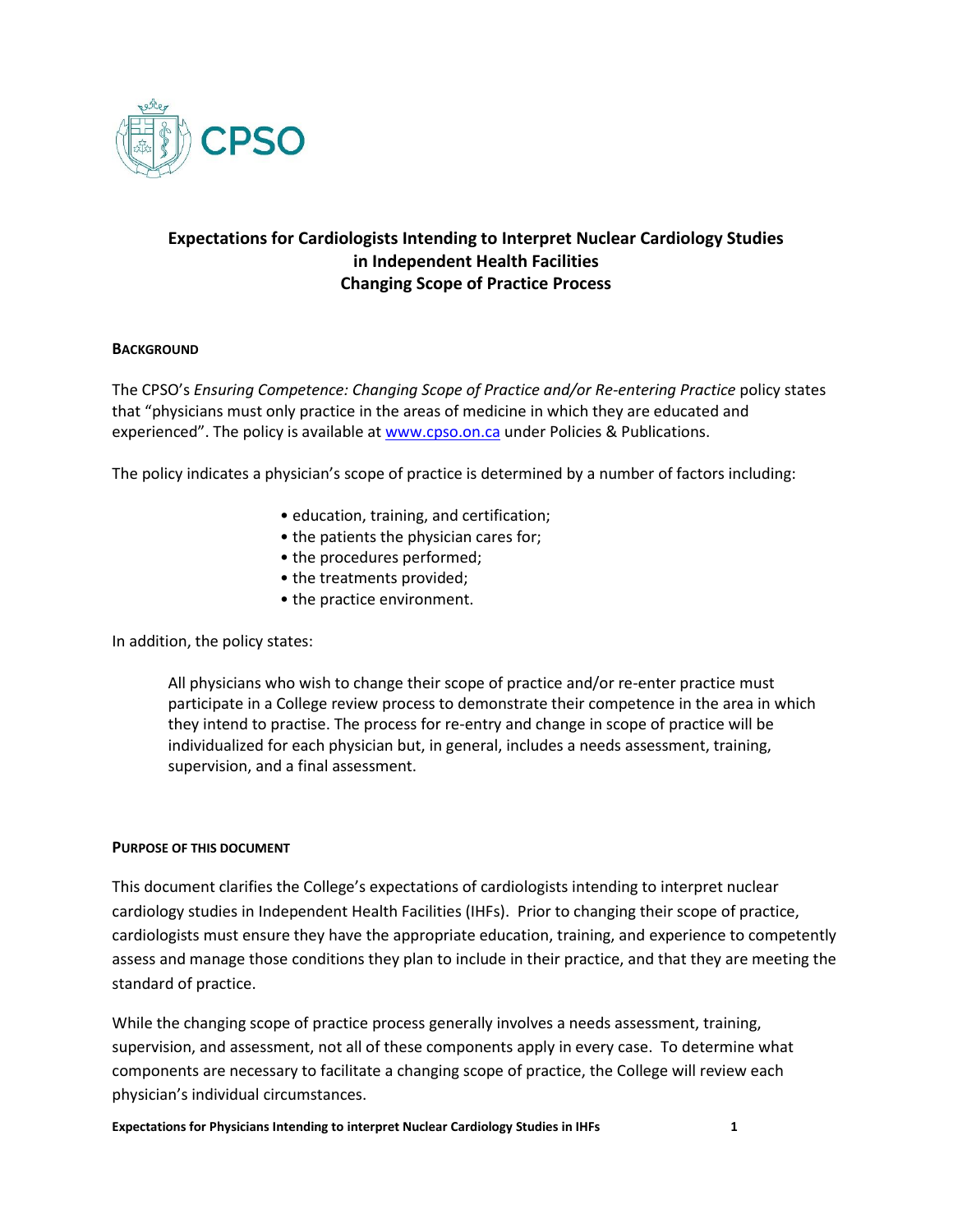## **Document Development Process**

While cardiologists have been interpreting nuclear cardiology studies in hospitals for some time now, providing this service in an IHF is considered a change in practice environment. IHF settings may not offer the same supports/resources that are available in hospitals (e.g., advice from colleagues, a structured supervisory/consultative environment). Physicians in IHFs practise relatively independently and must demonstrate the skills and judgment needed to practise safely and competently. The importance of these issues is heightened for physicians working in a more isolated environment. Therefore, the College has determined that cardiologists interested in interpreting nuclear cardiology studies in IHFs should be required to participate in the changing scope of practice process to provide assurance of their competence.

A College Working Group composed of cardiologists and nuclear medicine specialists has revised the original (2009) decision-making framework to assist the College in evaluating requests from cardiologists intending to interpret nuclear cardiology studies in an independent health facility (IHF). With a decade of experience in conducting needs assessments, supervision, and assessments for this cohort of physicians, the College has data to support that cardiologists have the ability to transition well to practice in IHFs when supported by this process.

The Working Group defined what constitutes acceptable training and acceptable practice experience for cardiologists intending to interpret nuclear cardiology studies in an IHF setting. The College adopts the definitions and recommendations of the Working Group, summarized in the Table beginning on page 4. Recommendations have been organized according to three categories:

- 1. Cardiologists who have completed acceptable COCATS<sup>1</sup> Level 3 training (Pathway 1);
- 2. Cardiologists who have completed acceptable COCATS Level 2 training (Pathway 2);
- 3. Cardiologists with acceptable practice experience (Pathway 3).

# **Cardiologists applying for a change in scope of practice to interpret nuclear cardiology studies in an IHF must satisfy the requirements listed in one of three different pathways:**

## *Pathway 1 – Level 3 Training*

Completed an accredited training program that meets COCATS Level 3 training requirements that must be structured such that it includes:

- i. A designated program director
- ii. Standard, written training objectives
- iii. A formal, regular evaluation process
- iv. A mechanism to report the Program's assessment of the individual's competence at the end of the program

 $1$  COCATS (Core Cardiovascular Training Statement). Guidelines last revised in 2015.

**Expectations for Physicians Intending to interpret Nuclear Cardiology Studies in IHFs 2**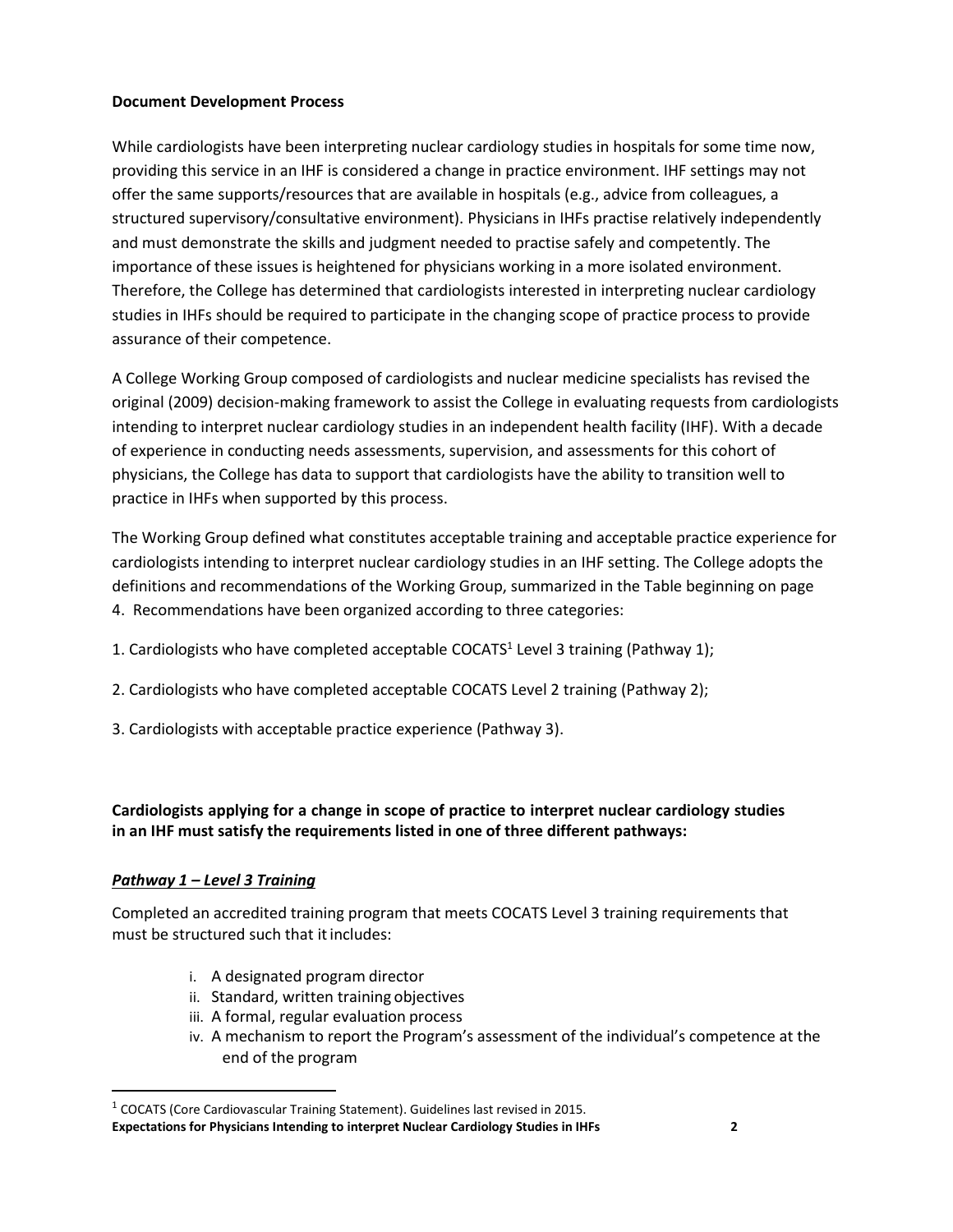## *Pathway 2 – Level 2 Training*

Completed an accredited training program that meets COCATS Level 2 training requirements that must be structured such that it includes:

- i. A designated program director
- ii. Standard, written training objectives
- iii. A formal, regular evaluation process
- iv. A mechanism to report the Program's assessment of the individual's competence at the end of the program

## *Pathway 3 – Significant Practice Experience (>10 years)*

This would essentially include physicians currently interpreting nuclear cardiology studies in a hospital setting, or who are coming to Ontario from another jurisdiction where they must demonstrate to the College's satisfaction that they possess significant experience in interpreting nuclear cardiology studies. Appropriate CPD must be demonstrated.

The need for supervision and assessment will be determined by the College in its discretion and will depend, amongst other things, on the physician's previous training and experience.

## *Note: While not required, the College considers it an asset to have successfully completed the Certification Board of Nuclear Cardiology (CBNC) exams.*

### **Needs Assessment Requirements**

The College will review individual applications and supporting documentation to determine if the physician meets one of the eligibility pathways and, if so, whether supervision and/or assessment is required. Decisions regarding eligibility and need for supervision will be informed by a number of factors, including:

- Level of training COCATS Level 2 or 3, and for those with significant practice experience, an outline of relevant training in interpreting nuclear cardiology studies.
- Research any articles, studies, etc., in this field.
- Teaching/education formal experience in teaching others how to perform the procedure.
- Volume of studies independently interpreted annually.
- Number of years of experience.
- CPD documentation attesting to all CPD activities related to this field of practice.
- Environment a description of the location where the physician has had experience interpreting nuclear cardiology studies, including a description of resources available to the physician.
- Exams (CBNC) if available, evidence of completion of the Certification Board of Nuclear Cardiology exams.